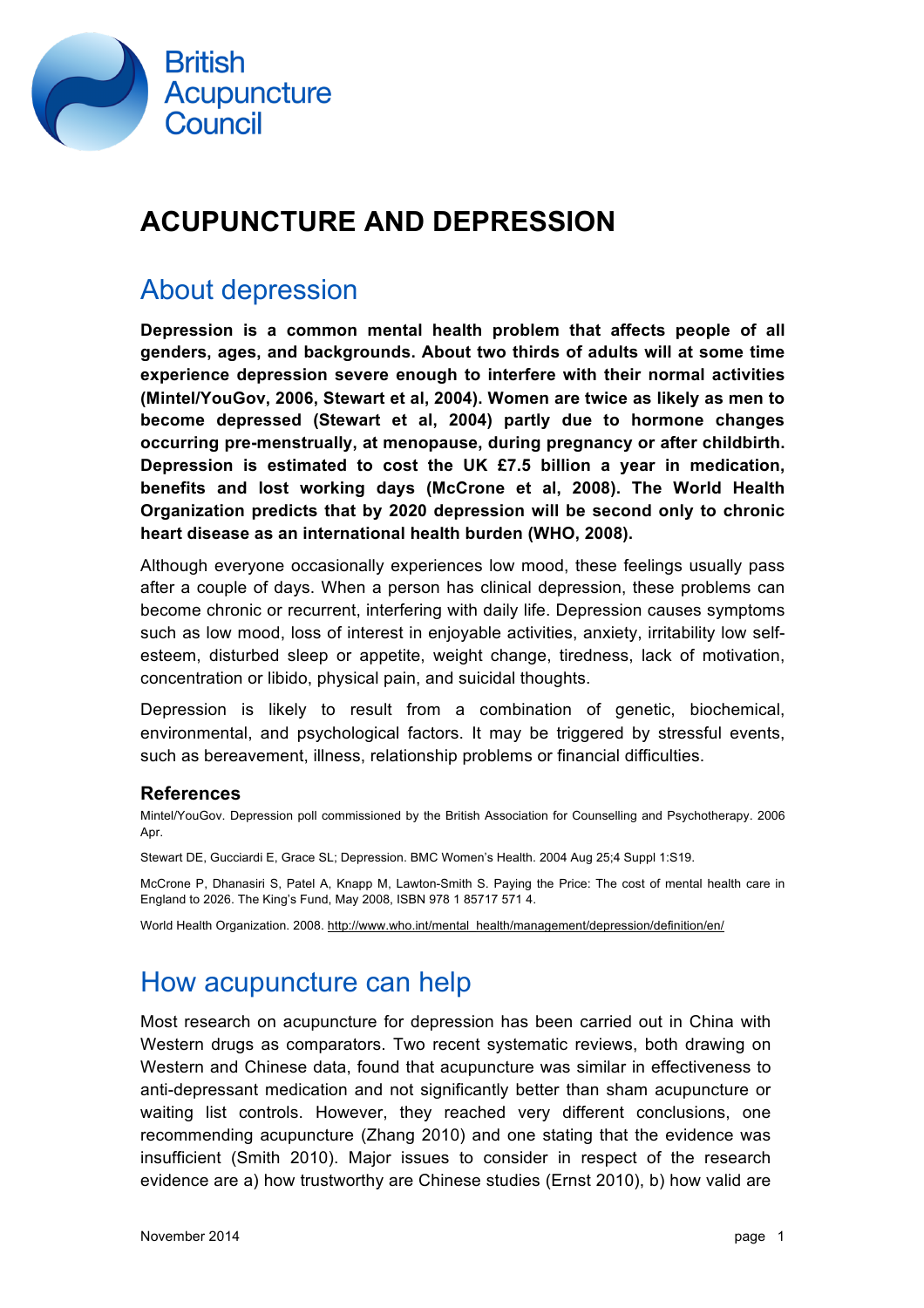sham controlled trials (Schroer 2010), and c) how relevant to normal practice is the acupuncture provided in trials (Schroer 2010). Notions about acupuncture's placebo properties (Ernst 2010) can only be speculative, and with little relevance to decisions about patient benefit. Given that acupuncture appears to be at least as effective as existing conventional drugs, without their level of side effects, it should be considered as one of the therapeutic options, alongside the existing repertoire. Two specific situations, during pregnancy (Manber 2010) and post-stroke (Zhang 2010; Smith 2010), seem to be particularly favourable for incorporating acupuncture treatment. (See table overleaf)

In general, acupuncture is believed to stimulate the nervous system and cause the release of neurochemical messenger molecules. The resulting biochemical changes influence the body's homeostatic mechanisms, thus promoting physical and emotional wellbeing.

Studies indicate that acupuncture can have a specific positive effect on depression by altering the brain's mood chemistry, increasing production of serotonin (Sprott 1998) and endorphins (Wang 2010). Acupuncture may also benefit depression by acting through other neurochemical pathways, including those involving dopamine (Scott 1997), noradrenaline (Han 1986), cortisol (Han 2004) and neuropeptide Y (Pohl 2002).

Stimulation of certain acupuncture points has been shown to affect areas of the brain that are known to reduce sensitivity to pain and stress, as well as promoting relaxation and deactivating the 'analytical' brain which is responsible for anxiety and worry (Hui 2010). Stress-induced changes in behaviour and biochemistry may be reversed (Kim 2009).

Some of the most recent research suggests that depression is associated with dysfunction in the way that parts of the resting brain interact with each other (Broyd 2008); acupuncture has been shown to be capable of changing the 'default mode network' (Dhond 2007), but the effect goes beyond that of expectation/placebo (Hui 2010).

Acupuncture can be safely combined with conventional medical treatments such as anti-depressants, helping to reduce their side effects and enhance their beneficial effects (Zhang 2007).

Acupuncture treatment can also help resolve physical ailments such as chronic pain (Zhao 2008), which may be a contributing cause of depression. In addition to offering acupuncture and related therapies, acupuncturists will often make suggestions as to dietary and other lifestyle changes that may be helpful in overcoming depression. Finally, people struggling to cope with depression usually find that coming to see a supportive therapist on a regular basis is helpful in itself.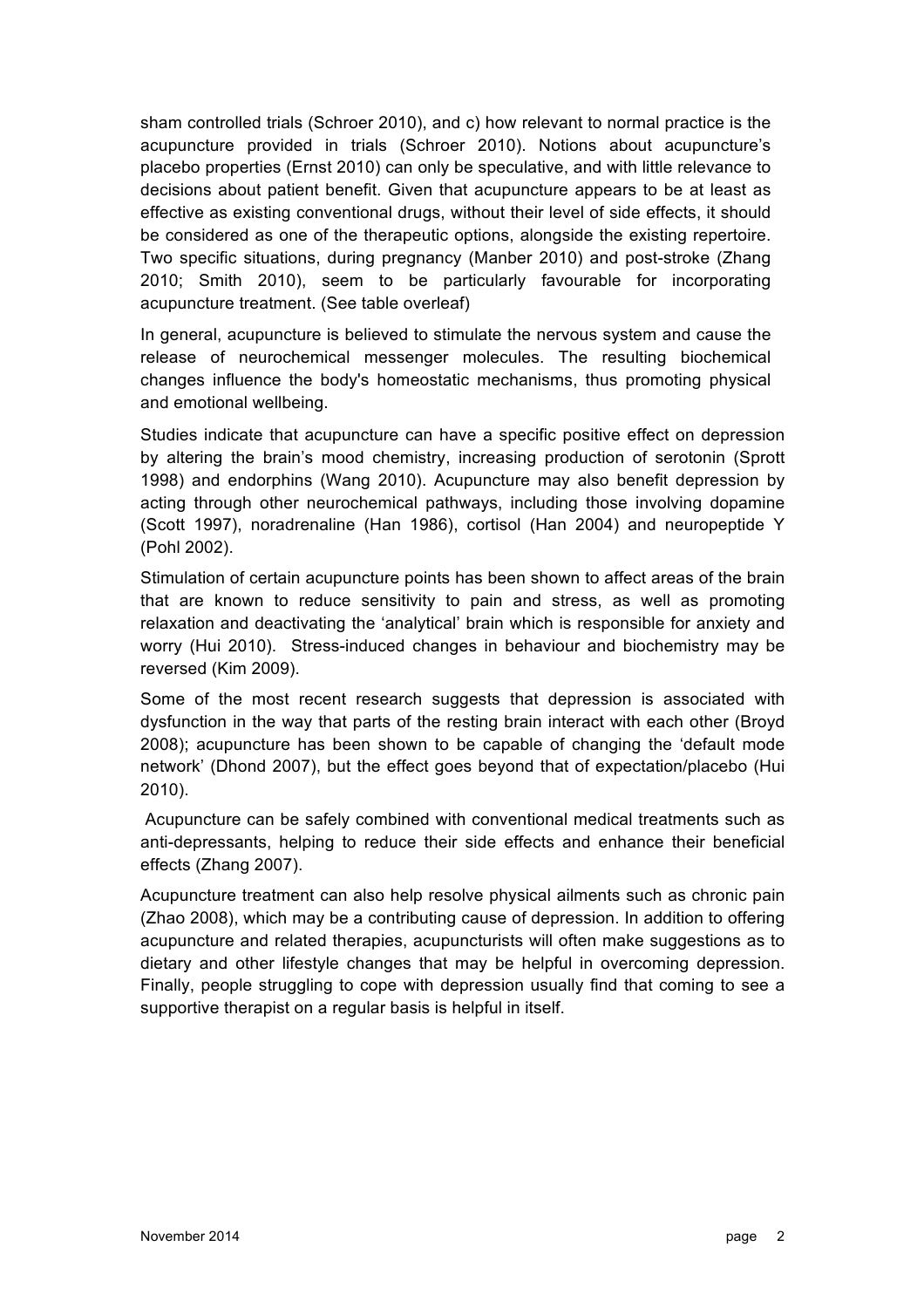### About traditional acupuncture

Acupuncture is a tried and tested system of traditional medicine, which has been used in China and other eastern cultures for thousands of years to restore, promote and maintain good health. Its benefits are now widely acknowledged all over the world and in the past decade traditional acupuncture has begun to feature more prominently in mainstream healthcare in the UK.

Traditional acupuncture takes a holistic approach to health and regards illness as a sign that the body is out of balance. The exact pattern and degree of imbalance is unique to each individual. The traditional acupuncturist's skill lies in identifying the precise nature of the underlying disharmony and selecting the most effective treatment.

The World Health Organisation (WHO) recognises that acupuncture can help resolve specific symptoms or conditions. Traditional acupuncture can also be used as a preventive measure to strengthen the constitution and promote general wellbeing

### About the British Acupuncture Council

With over 3000 members, the British Acupuncture Council (BAcC) is the UK's largest professional body for traditional acupuncturists. Membership of the BAcC guarantees excellence in training, safe practice and professional conduct. To find a qualified traditional acupuncturist, contact the BAcC on 020 8735 0400 or visit www.acupuncture.org.uk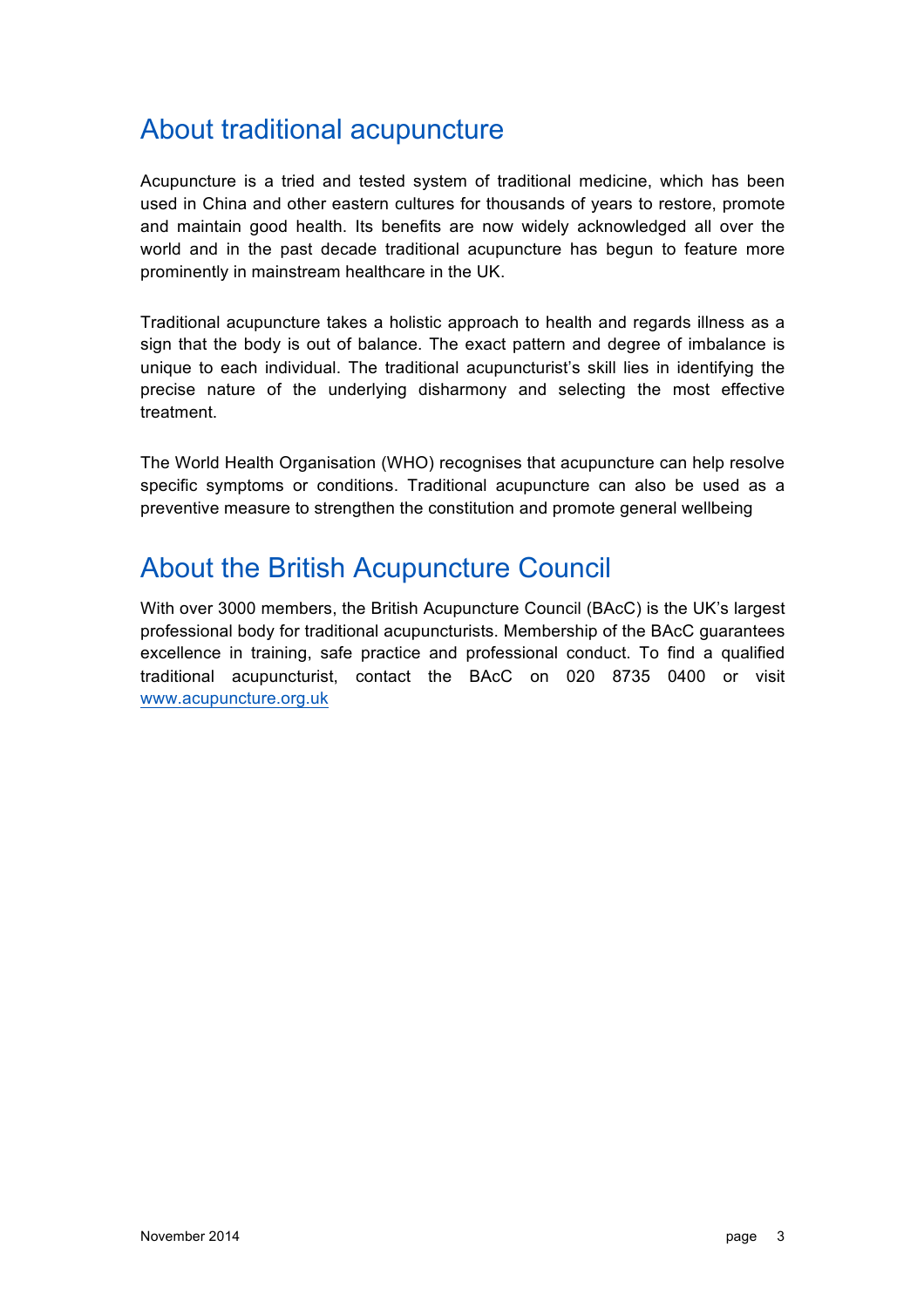# **ACUPUNCTURE AND DEPRESSION**

# The evidence

| <b>Research</b>                                                                                                                                                                                                     | <b>Conclusion</b>                                                                                                                                                                                                                                                                                                                                                                                                                                                                                                                                                                                                                                                                                                                                                                                                                                                                       |
|---------------------------------------------------------------------------------------------------------------------------------------------------------------------------------------------------------------------|-----------------------------------------------------------------------------------------------------------------------------------------------------------------------------------------------------------------------------------------------------------------------------------------------------------------------------------------------------------------------------------------------------------------------------------------------------------------------------------------------------------------------------------------------------------------------------------------------------------------------------------------------------------------------------------------------------------------------------------------------------------------------------------------------------------------------------------------------------------------------------------------|
| <b>Reviews</b>                                                                                                                                                                                                      |                                                                                                                                                                                                                                                                                                                                                                                                                                                                                                                                                                                                                                                                                                                                                                                                                                                                                         |
| MS.<br>Ernst<br><b>Lee</b><br>Choi<br>E.<br>for<br>Acupuncture<br>7. [Epub ahead of print]                                                                                                                          | TY A critical evaluation of eight systematic reviews (71 primary<br>Depression? A studies). Five had positive conclusions (all from China) and three<br>Systematic Review of Systematic did not. Given the perceived unreliability of Chinese studies they<br>Reviews. Eval Health Prof. 2010 Dec concluded that the effectiveness of acupuncture for depressior<br>remains unproven and that it may act largely as a placebo                                                                                                                                                                                                                                                                                                                                                                                                                                                           |
| Schroer S, Adamson J. Acupuncture<br>for Depression: A Critique of the<br>Evidence Base. CNS Neurosci Ther.<br>2010 Nov 21 [Epub ahead of print]                                                                    | This review identified a number of limitations in existing studies<br>of acupuncture for depression. (i) Patients: often no rationale<br>for patient selection procedures. Concerns about the<br>generalisability of study populations. (ii) Intervention: poor<br>quality acupuncture, not generalisable to routine clinical<br>practice (iii) Comparisons: concerns about therapeutically<br>inappropriate sham acupuncture. (iv) Outcomes: short-term,<br>narrow range. Other methods may be better suited to<br>evaluating acupuncture care. Uncertainty remains about the<br>value of acupuncture care, as routinely practiced in the West,<br>and this has not been resolved by trials to date.                                                                                                                                                                                   |
| Zhang Z.-J et al. The effectiveness<br>and safety of acupuncture therapy in<br>disorders:<br>depressive<br>Systematic<br>review and meta-analysis. Journal of<br>Affective Disorders. 2010;124 (1-2)<br>$(pp 9-21)$ | Systematic review with meta-analysis of acupuncture for<br>various depressive conditions, particularly major depressive<br>disorder (MDD) and post-stroke depression (PSD). Twenty<br>higher quality RCTs of MDD ( $n = 1998$ ) and 15 of PSD ( $n =$<br>1680) were included. The efficacy of acupuncture alone for<br>MDD was comparable to antidepressants, but not different from<br>sham acupuncture. Acupuncture plus antidepressants did not<br>yield better outcomes than antidepressants alone. For PSD,<br>acupuncture was superior to antidepressants and waitlist<br>controls in both response and symptom severity. Acupuncture-<br>related adverse events were significantly lower than with<br>antidepressants. Conclusions: Acupuncture therapy is safe and<br>effective in treating MDD and PSD and could be considered an<br>alternative option for the two disorders. |
| CD004046), 2010.                                                                                                                                                                                                    | Smith C.A. et al. Acupuncture for 30 randomised trials (2,812 participants) from Western and<br>depression. Cochrane database of Chinese databases were meta-analysed. Acupuncture showed<br>systematic reviews (Online). (1) (pp no consistent benefit over a wait list or sham acupuncture<br>control. Most trials compared acupuncture with medication and<br>found no effect between groups; two showed an additive benefit<br>over and above drugs alone. For a subgroup with post-stroke<br>depression acupuncture was superior to SSRIs (RR 1.66,<br>95%Cl 1.03, 2.68. Conclusion: there is insufficient evidence to<br>recommend the use of acupuncture for people with depression.<br>The results are limited by the high risk of bias in the majority of                                                                                                                      |

trials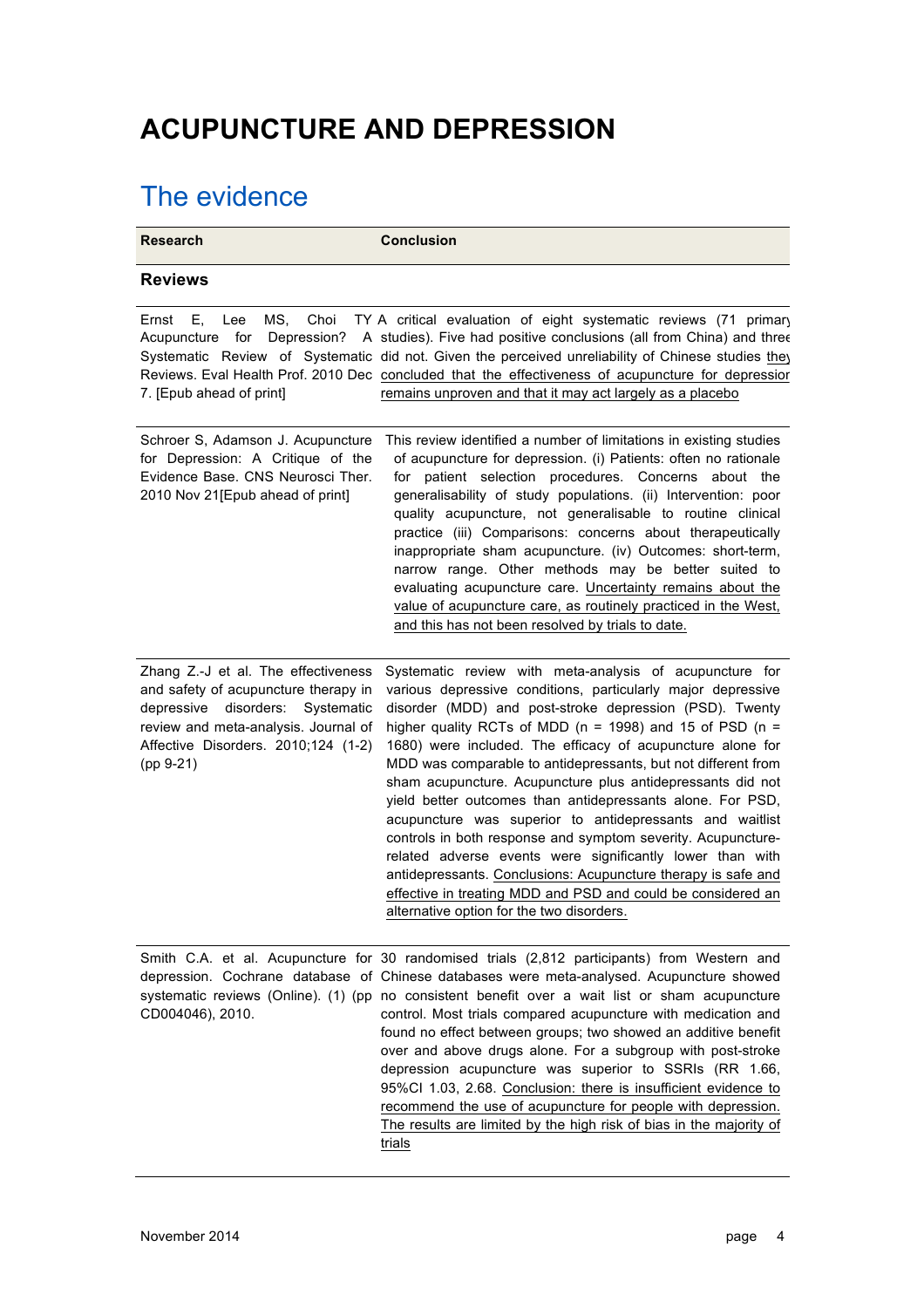| Wang H, Qi H, Wang BS, Cui YY,<br>Zhu L, Rong ZX, Chen HZ. Is<br>acupuncture beneficial<br><i>in</i><br>depression: A meta-analysis of 8<br>randomized controlled trials? J<br>Affect Disord. 2008 Dec:111(2-<br>depression".<br>$3:125-34.$ | Meta-analysis which looked at the most recent clinical studies<br>of acupuncture in the treatment of depression. It analysed the<br>pooled results of eight small randomized controlled trials,<br>comprising a total of 477 subjects and concluded;<br>was an effective treatment<br>that<br>could<br>"acupuncture<br>significantly reduce the severity of disease in the patients with |
|----------------------------------------------------------------------------------------------------------------------------------------------------------------------------------------------------------------------------------------------|------------------------------------------------------------------------------------------------------------------------------------------------------------------------------------------------------------------------------------------------------------------------------------------------------------------------------------------------------------------------------------------|
| Leo RJ, Ligot JS Jr. A systematic                                                                                                                                                                                                            | Systematic review and meta analysis of acupuncture as a                                                                                                                                                                                                                                                                                                                                  |

review of randomized controlled trials of acupuncture in the treatment of depression. J Affect Disord. 2007 Jan;97(1-3):13-22.

Systematic review and meta analysis of acupuncture as a treatment of depression, which analysed the pooled results of nine small randomised controlled trials. Found that; "acupuncture modalities were as effective as antidepressants employed for treatment of depression".

#### **Clinical studies**

| depression during pregnancy: a<br>controlled<br>randomized<br>trial.<br>Obstetrics and Gynecology. 2010;<br>115(3):511-520.                                                                                                                                       | Manber R et al. Acupuncture for Randomized controlled study of acupuncture for depression<br>during pregnancy, involving 150 women. Eight weeks of<br>acupuncture at points specifically chosen to treat depression<br>was significantly more effective than either non-specific<br>acupuncture or the average of both control groups (the $2^{nd}$ was<br>massage). The response rates were 63% for specific<br>acupuncture, 37.5% sham acupuncture and 50% massage.<br>They concluded that a short acupuncture protocol<br>demonstrated symptom reduction and a response rate<br>comparable to those of standard depression treatments, and<br>hence could be a viable treatment option.                                                                                                                                                                                                                                                                                                                                                                                                                                                   |
|-------------------------------------------------------------------------------------------------------------------------------------------------------------------------------------------------------------------------------------------------------------------|----------------------------------------------------------------------------------------------------------------------------------------------------------------------------------------------------------------------------------------------------------------------------------------------------------------------------------------------------------------------------------------------------------------------------------------------------------------------------------------------------------------------------------------------------------------------------------------------------------------------------------------------------------------------------------------------------------------------------------------------------------------------------------------------------------------------------------------------------------------------------------------------------------------------------------------------------------------------------------------------------------------------------------------------------------------------------------------------------------------------------------------------|
| treatment<br>of<br>for<br>29(7):521-4                                                                                                                                                                                                                             | Xie YC. Li YH. [Observation on One hundred and twenty cases were randomly divided into an<br>therapeutic effect of acupuncture at acupuncture group and a western medicine group (oral<br>Zhongwan (CV 12) and Si-guan Fluoxetine, 20 mg per day). Treatments lasted for 8 weeks and<br>points combined with reinforcing- the main outcomes were the Hamilton Depression Scale (HAMD)<br>reducing manipulation of respiration and the Treatment Emergent Symptom Scale (TESS) for<br>depression]. adverse effects. Response rates were 95% for acupuncture and<br>[Chinese] Zhongguo Zhenjiu.2009; 92% for medication (no significant difference between them).<br>Likewise HAMD scores improved substantially but similarly for<br>both. There was a significant difference between two groups in<br>TESS score $(P < 0.01)$ : almost no adverse reaction with<br>acupuncture but nausea, anorexia, diarrhoea and other<br>symptoms with medication. They concluded that acupuncture<br>can significantly improve symptoms of depression patients with a<br>similar therapeutic effect to Fluoxetine, but without the adverse<br>reactions. |
| Fu WB, Fan L, Zhu XP, He Q,<br>Wang L, Zhuang LX, Liu YS, Tang<br>CZ, Li YW, Meng CR, Zhang HL,<br>Yan J. Acupuncture for treatment<br>of depressive neurosis: a multi-<br>randomized<br>controlled<br>center<br>study. Zhongguo Zhen Jiu. 2008<br>Jan;28(1):3-6. | Multi-centre randomized controlled study of acupuncture for<br>depression, involving 440 cases. Found the therapeutic effect<br>of acupuncture on depression to be similar to or better than<br>that of Prozac, with fewer side effects.                                                                                                                                                                                                                                                                                                                                                                                                                                                                                                                                                                                                                                                                                                                                                                                                                                                                                                     |
| Zhang GJ, Shi ZY, Liu S, Gong SH,<br>Liu<br>JQ,<br>JS.<br>Liu<br>Clinical                                                                                                                                                                                         | Randomized controlled trial involving 42 patients. Found that<br>acupuncture combined with anti-depressant medication was                                                                                                                                                                                                                                                                                                                                                                                                                                                                                                                                                                                                                                                                                                                                                                                                                                                                                                                                                                                                                    |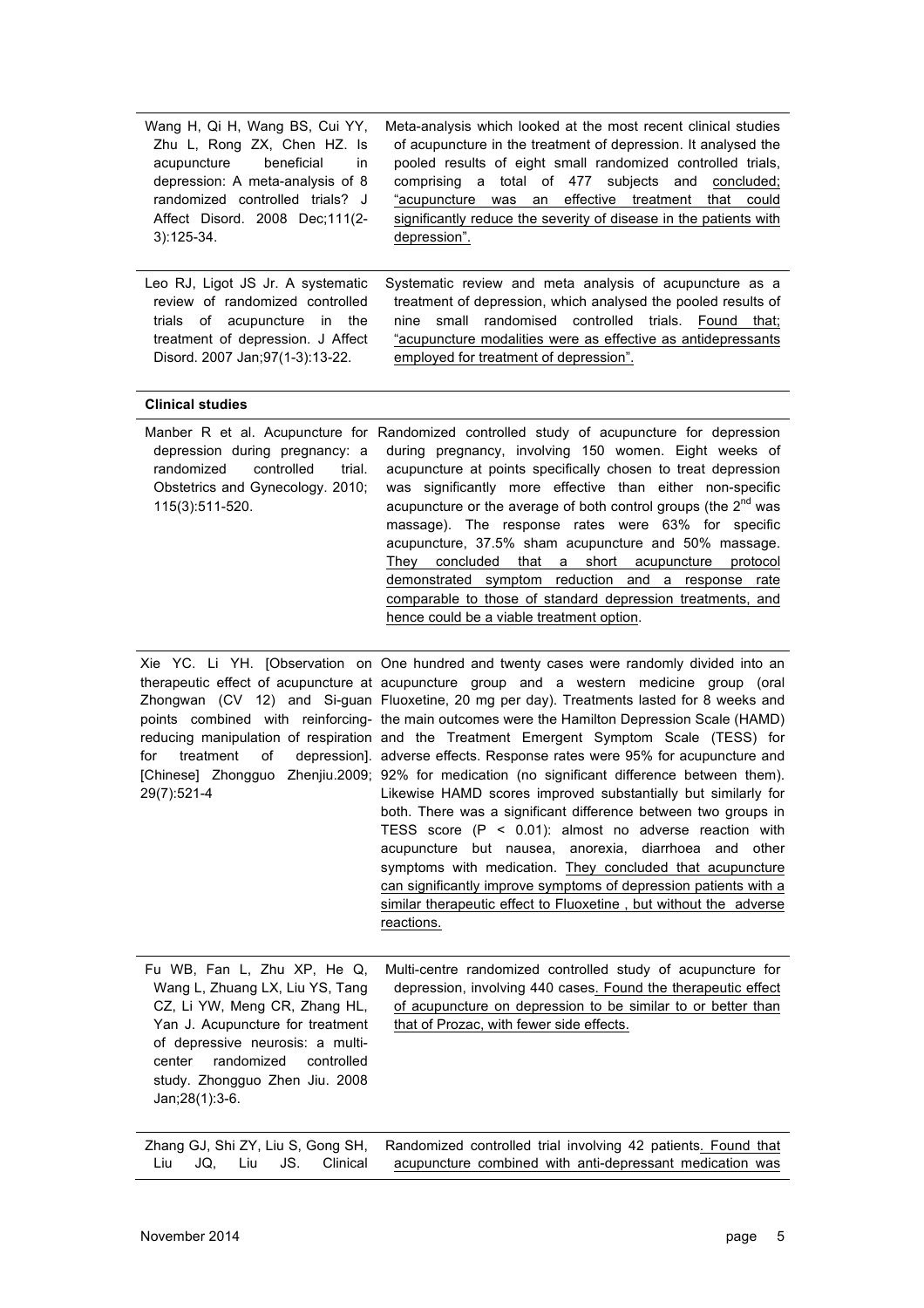| observation<br>treatment<br>of<br>on<br>depression<br>electro-<br>by<br>combined<br>with<br>acupuncture<br>Paroxetine. Chin J Integr Med.<br>2007 Sep; 13(3): 228-30.                                                                                                   | more effective in treating depression than anti-depressants<br>alone. Patients on the combined treatment also improved<br>more quickly and experienced fewer side effects than those<br>who only took medication.                                                                                                                                                                                                                                                                                                                                                                                                                                                                                                                                                                                                                                                                                                                                                                             |
|-------------------------------------------------------------------------------------------------------------------------------------------------------------------------------------------------------------------------------------------------------------------------|-----------------------------------------------------------------------------------------------------------------------------------------------------------------------------------------------------------------------------------------------------------------------------------------------------------------------------------------------------------------------------------------------------------------------------------------------------------------------------------------------------------------------------------------------------------------------------------------------------------------------------------------------------------------------------------------------------------------------------------------------------------------------------------------------------------------------------------------------------------------------------------------------------------------------------------------------------------------------------------------------|
| Allen JJ et al. Acupuncture for<br>depression: a randomized controlled<br>Clin<br>trial.<br>J<br>Psychiatry.<br>2006<br>Nov;67(11):1665-73.                                                                                                                             | Randomized controlled trial of acupuncture for<br>major<br>depression in 151 women. Eight weeks of depression-specific<br>acupuncture led to a significantly greater reduction in<br>depression than being on a waiting list but it was not superior<br>to non-specific acupuncture. Concluded that the results do not<br>support the efficacy of acupuncture as a monotherapy, though<br>the manner of delivering blinded specific and non-specific<br>acupuncture may limit the generalisability of the trial.                                                                                                                                                                                                                                                                                                                                                                                                                                                                              |
| Röschke J, Wolf C, Müller MJ,<br>Wagner P, Mann K, Grözinger M,<br>Bech S. The benefit from whole<br>body<br>acupuncture<br>major<br>in<br>depression. J Affect Disord. 2000<br>Jan-Mar;57(1-3):73-81.                                                                  | Randomized<br>controlled study of acupuncture<br>used<br>in<br>conjunction with antidepressants to treat depression, involving<br>70 patients. Concluded that acupuncture plus antidepressants<br>improved the course of depression more than medication<br>alone.                                                                                                                                                                                                                                                                                                                                                                                                                                                                                                                                                                                                                                                                                                                            |
| Eich H, Agelink MW, Lehmann E,<br>W,<br>Klieser<br>Lemmer<br>Е.<br>Acupuncture in patients with minor<br>depressive<br>episodes<br>and<br>generalized anxiety. Results of an<br>study.<br>experimental<br>Fortschr<br>Neurol<br>Psychiatr.<br>2000<br>Mar;68(3):137-44. | Randomized controlled trial of acupuncture treatment in 43<br>patients with minor depression. Results indicated that,<br>compared with placebo treatment, acupuncture leads to a<br>significant clinical improvement in depression as well as a<br>marked reduction in anxiety symptoms.                                                                                                                                                                                                                                                                                                                                                                                                                                                                                                                                                                                                                                                                                                      |
| Physiology studies (human<br>and animal)                                                                                                                                                                                                                                |                                                                                                                                                                                                                                                                                                                                                                                                                                                                                                                                                                                                                                                                                                                                                                                                                                                                                                                                                                                               |
| Hui KK et al. Acupuncture, the limbic Studies have<br>anticorrelated<br>the<br>system,<br>and<br>of<br>the<br>networks<br>brain. Auton<br>Neurosci. 2010 Oct 28;157(1-2):81-<br>90.                                                                                     | shown that acupuncture stimulation,<br>when<br>associated with sensations comprising deqi,<br>evokes<br>deactivation of a limbic-paralimbic-neocortical network, as well<br>as activation of somatosensory brain regions. These networks<br>closely match the default mode network and the anti-<br>correlated task-positive network. The effect of acupuncture on<br>the brain is integrated at multiple levels, down to the<br>brainstem and cerebellum and appears to go beyond either<br>simple placebo or somatosensory needling effects. Needling<br>needs to be done carefully, as very strong or painful<br>sensations can attenuate or even reverse the desired effects.<br>Their results suggest that acupuncture mobilizes the<br>functionally anti-correlated networks of the brain to mediate its<br>actions, and that the effect is dependent on the<br>psychophysical response. They discuss potential clinical<br>application to disease states including chronic pain, major |

Wang XJ, Wang LL. [A mechanism Clinical and experimental studies show that the onset of effect of endogenous opioid peptides for rapid onset of acupuncture effect in of acupuncture on depression is more rapid than SSRI antidepressants. The onset time for both depression and

depression, schizophrenia, autism, and Alzheimer's disease.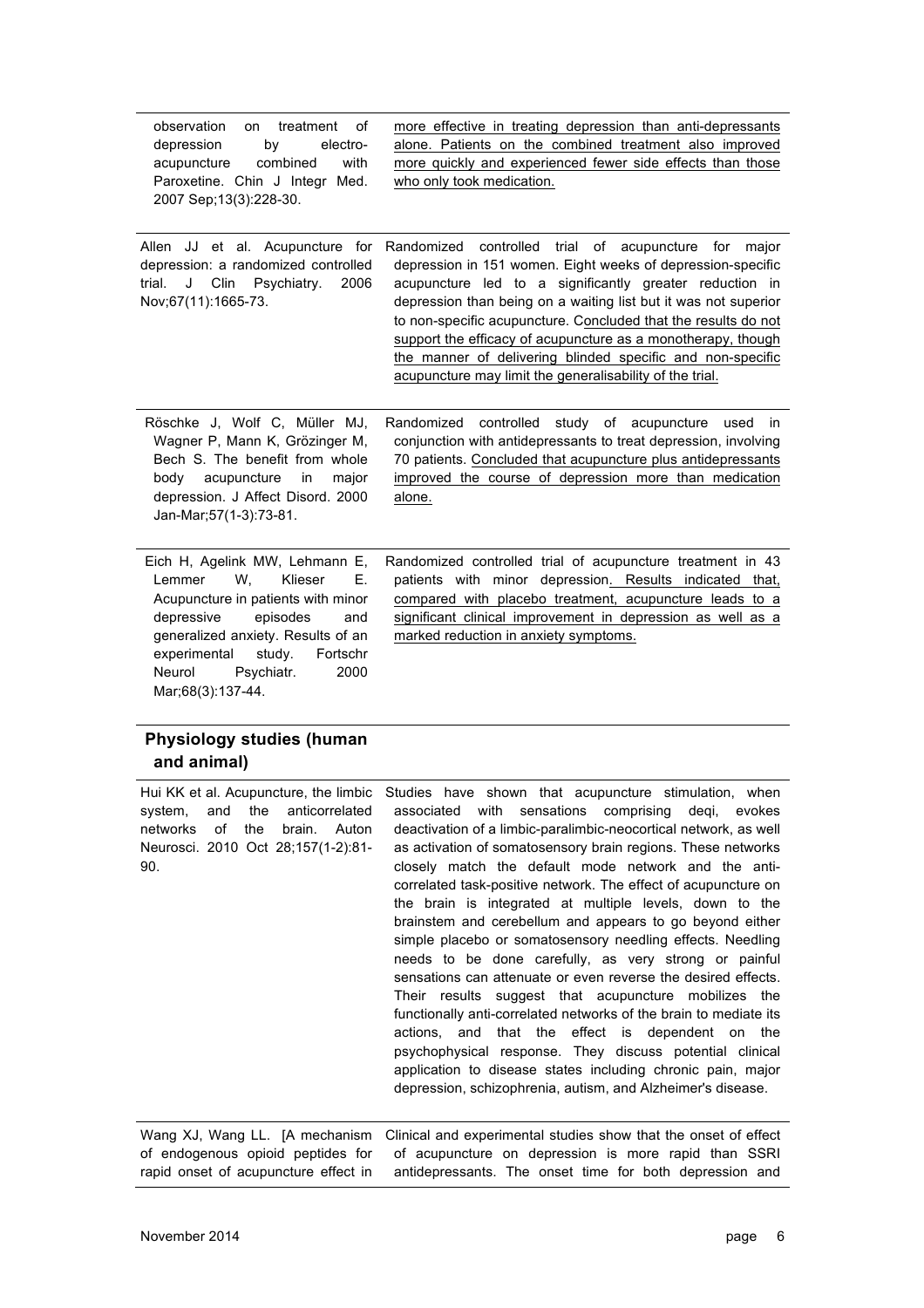| treatment of depression.] Zhong Xi Yi<br>He<br>Xue<br>Bao.<br>2010<br>Nov<br>Jie<br>15;8(11):1014-1017.                                                                                                                 | various pains is a week or so, and the main pathway in both is<br>through endogenous opioids.                                                                                                                                                                                                                                                                                                                                                                                                                                                                          |
|-------------------------------------------------------------------------------------------------------------------------------------------------------------------------------------------------------------------------|------------------------------------------------------------------------------------------------------------------------------------------------------------------------------------------------------------------------------------------------------------------------------------------------------------------------------------------------------------------------------------------------------------------------------------------------------------------------------------------------------------------------------------------------------------------------|
| et al. The effects of<br>Kim H<br>stimulation<br>at PC6<br>acupuncture<br>(Neiguan) on chronic mild stress-<br>induced biochemical and behavioral<br>Neuroscience<br>Letters.<br>responses.<br>2009; 460 (1) (pp 56-60) | The effects of acupuncture on the behavioral responses<br>induced by chronic mild stress (CMS) were evaluated in rats<br>by using a maze and a sucrose intake test. C-fos expression<br>in the brain was examined by immunohistochemistry.<br>Acupuncture stimulation at point P6 (3 min) (but not at point<br>SJ5) reversed stress-induced behavioural changes and<br>significantly attenuated c-fos expression in the hypothalamus,<br>suggesting that acupuncture has a therapeutic effect on<br>chronic stress-related diseases such as depression and<br>anxiety. |
| Broyd SJ et al. Default-mode brain<br>dysfunction in mental disorders: A<br>systematic<br>review.<br>Neurosci<br>Biobehav Rev. 2008 Sep 9.                                                                              | Systematic review of the role of the default mode network in the<br>pathophysiology of mental disorders including anxiety and<br>depression.                                                                                                                                                                                                                                                                                                                                                                                                                           |
| Dhond RP, Yeh C, Park K, Kettner<br>N, Napadow V. Acupuncture<br>modulates<br>state<br>resting<br>connectivity<br>default<br>in<br>and<br>sensorimotor<br>brain<br>networks.<br>Pain. 2008 Jun; 136(3): 407-18.         | Experimental fMRI study of brain activity before and after<br>acupuncture. Found that verum acupuncture had a persistent<br>effect on the connectivity of different brain areas during its<br>resting-state. Acupuncture increased the extent of regions of<br>the brain active at rest (the 'default mode network') to include<br>areas involved with pain, emotion and memory.                                                                                                                                                                                       |
| Neural<br>ZQ.<br>mechanism<br>Zhao<br>underlying acupuncture analgesia.<br>Neurobiol.<br>2008<br>Prog<br>Aug;85(4):355-75.                                                                                              | Review of evidence for neural mechanisms underlying<br>acupuncture analgesia and its ability to treat chronic pain.                                                                                                                                                                                                                                                                                                                                                                                                                                                    |
| Pohl A, Nordin C. Clinical and<br>biochemical observations during<br>treatment of depression with<br>electroacupuncture: a pilot study.<br>Psychopharmacol.<br>2002<br>Hum<br>Oct; 17(7): 345-8.                        | Pilot study of electroacupuncture for major depression. Found a<br>decrease of neuropeptide Y in plasma during treatment.                                                                                                                                                                                                                                                                                                                                                                                                                                              |
| Sprott H, Franke S, Kluge H, Hein<br>G. Pain treatment of fibromyalgia<br>by acupuncture. Rheumatol Int<br>1998;18:35-36.                                                                                               | Experimental study of pain modulation by acupuncture in<br>fibromyalgia patients. Found that acupuncture was associated<br>with decreased subjective pain levels, as well as changes in<br>concentration of pain modulating substances (serotonin and<br>substance P) in serum.                                                                                                                                                                                                                                                                                        |
| Scott S, Scott WN. A biochemical<br>hypothesis for the effectiveness of<br>acupuncture in the treatment of<br>substance abuse: acupuncture<br>and the reward cascade. Am J<br>Acupunct 1997;25:33-40.                   | Review exploring physiological basis of acupuncture in the<br>treatment of addiction, in relation to endorphin mechanisms<br>and the reward cascade.                                                                                                                                                                                                                                                                                                                                                                                                                   |
| Han JS. Electroacupuncture: An                                                                                                                                                                                          | Review presenting evidence that acupuncture can accelerate                                                                                                                                                                                                                                                                                                                                                                                                                                                                                                             |